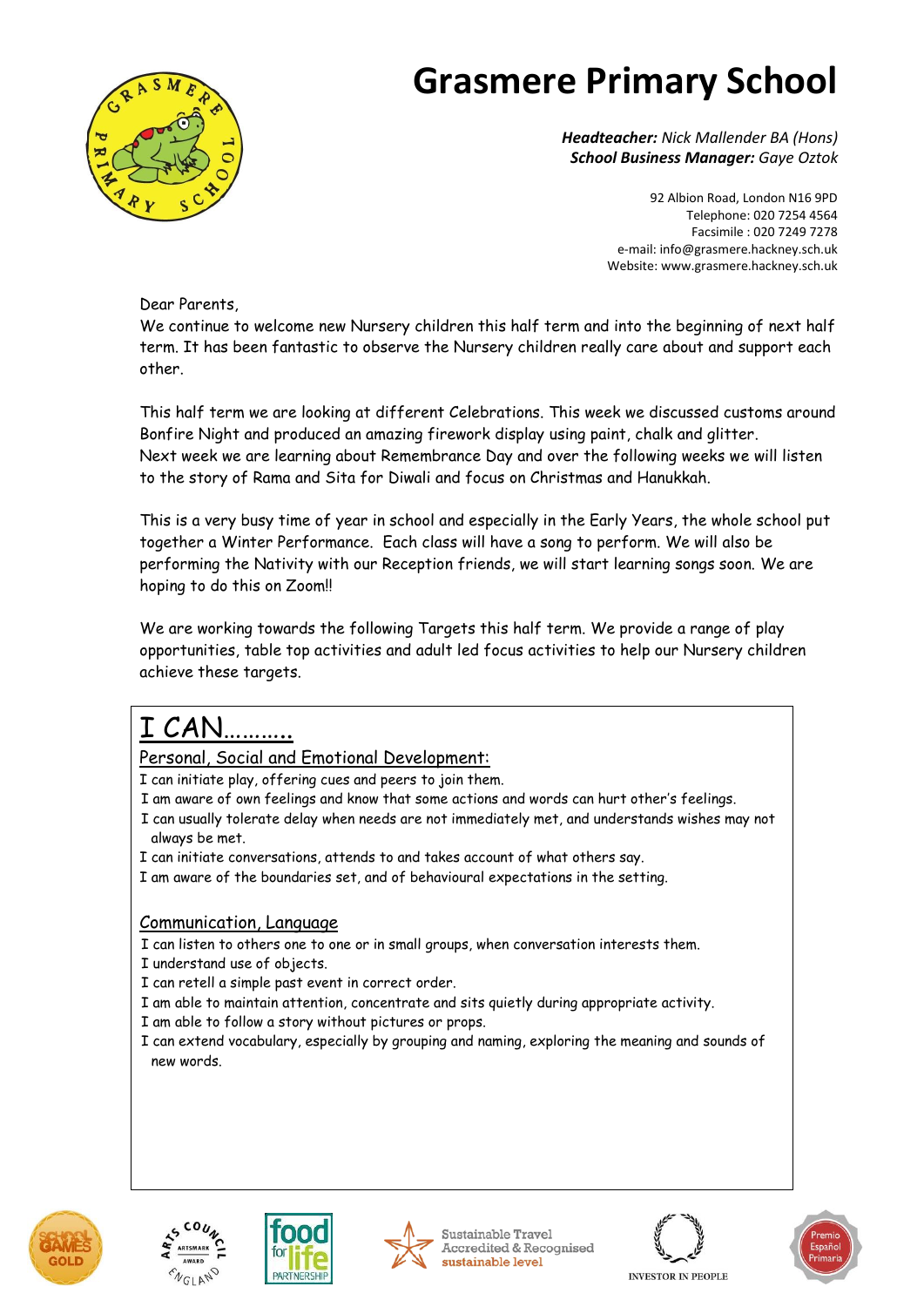

*Headteacher: Nick Mallender BA (Hons) School Business Manager: Gaye Oztok*

> 92 Albion Road, London N16 9PD Telephone: 020 7254 4564 Facsimile : 020 7249 7278 e-mail[: info@grasmere.hackney.sch.uk](mailto:info@grasmere.hackney.sch.uk) Website[: www.grasmere.hackney.sch.uk](http://www.schoolswire.co.uk/public/grasmere008.html.nocache)

#### Literacy:

I can listen to stories with increasing attention and recall.

- I look at books independently.
- I can handle books carefully.
- I can ascribe meaning to marks they see in different places.
- I enjoy an increasing range of books.
- I am learning to link sounds to letters, naming and sounding the letters of the alphabet.
- I am learning to write my own name.

### Maths:

- I can select a small number of objects from a group when asked.
- I am beginning to use the language of size.
- I can use some number names accurately in play.
- I show an interest in numerals in the environment.
- I show an interest in shapes in the environment.
- I can recognise some numerals of personal significance.
- I can count objects to 10, and beginning to count beyond 10.
- I can select the correct numeral to represent 1 to 5, then 1 to 10 objects.
- I can order items by weight or capacity.
- Beginning to use mathematical names for 'solid' 3D shapes and flat 2D shapes, and mathematical terms to describe shapes.

#### Understanding the World:

- I can recognise and describe special times or events for family or friends.
- I can talk about why things happen and how things work.
- I can show an interest in technological toys with knobs or pulleys, or real objects such as cameras or mobile phones.
- I enjoy joining in with family customs and routines.
- I can look closely at similarities, differences, patterns and change.
- I can complete a simple program on a computer software

#### Expressive Arts and Design:

- I can show an interest in the way musical instruments sound.
- I am beginning to make-believe by pretending.
- I show an interest in different occupations and ways of life.
- I can begin to build a repertoire of songs and dances.
- I enjoy exploring the different sounds of instruments.

**PARTNERSHI** 









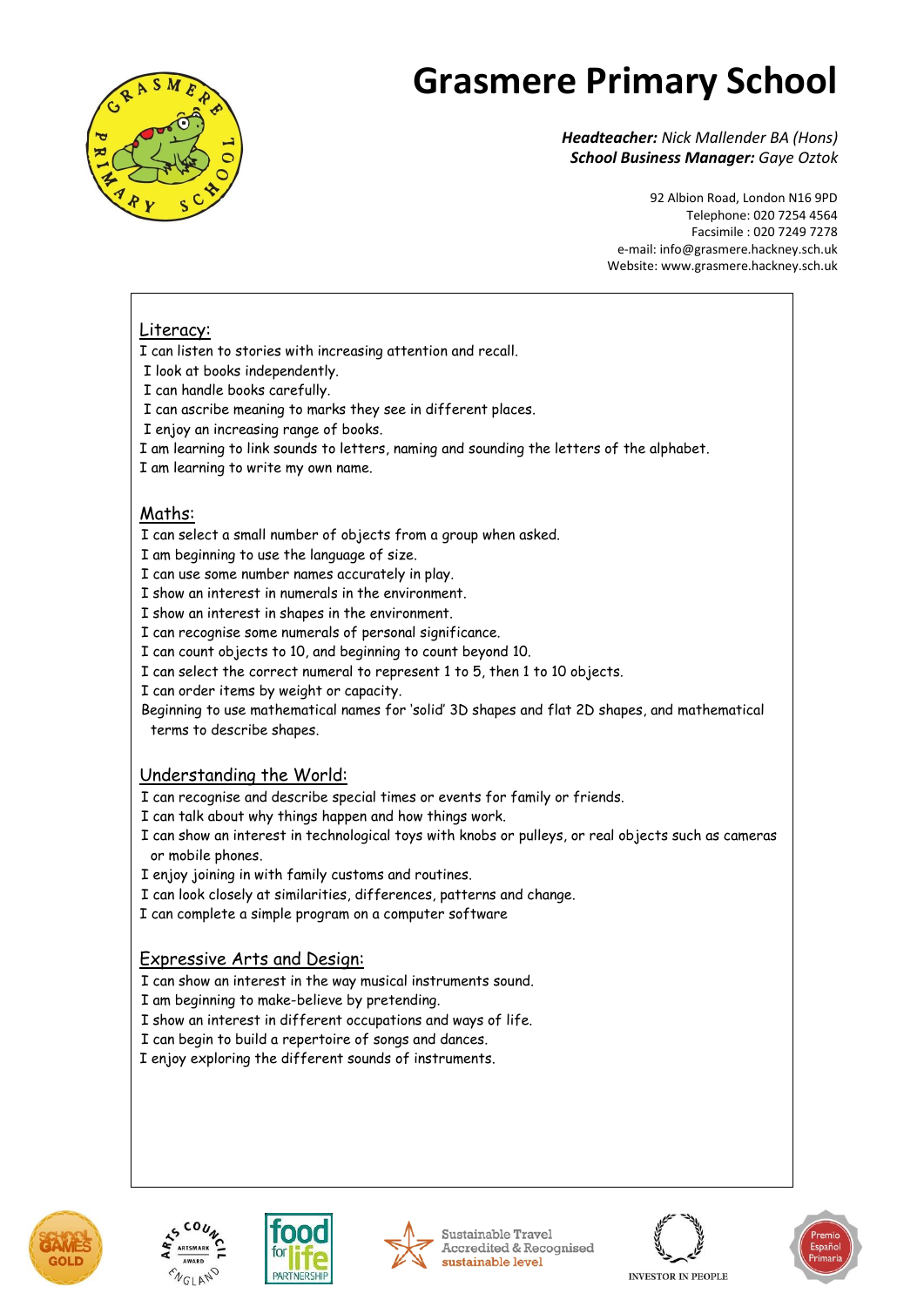

*Headteacher: Nick Mallender BA (Hons) School Business Manager: Gaye Oztok*

> 92 Albion Road, London N16 9PD Telephone: 020 7254 4564 Facsimile : 020 7249 7278 e-mail[: info@grasmere.hackney.sch.uk](mailto:info@grasmere.hackney.sch.uk) Website[: www.grasmere.hackney.sch.uk](http://www.schoolswire.co.uk/public/grasmere008.html.nocache)

### Physical Education:

I can catch a large ball.

I can draw lines and circles using gross motor movements.

I use one handed tools and equipment. (Scissors)

I can tell adults when hungry or tired or when they want to rest or play.

I can travel with confidence and skill around, under over and through balancing and climbing equipment.

I am beginning to form recognisable letters.

I eat a healthy range of foodstuffs and understand the need for variety of food.

Staff: Nursery Teacher: Sharon PPA Cover Teacher: Barley Nursery Officer: Selvi Reception Teacher: Lena Reception TA: Nadine LSA – Anjum

 Clothing and footwear: It is getting colder and wetter, winter is almost here! It is important your child is dressed appropriately for the weather. Please make sure your child wears a warm jumper/sweatshirt and brings a coat/ hat / scarf / gloves to Nursery. We will still be leaving the windows open in the classroom to keep fresh air circulating. (This is essential to minimise the Covid risk ) Please continue be vigilant of any symptoms and emphasise good hygiene at home eg handwashing and covering your mouth when sneezing!

This half term we will continue to encourage the children to put their coats/shoes on independently. It would be fantastic if you could support us at home! The children put their coat on by sliding their arms in and flipping their coat over their heads and we help do up their coats.

Book Bags: Every child has been given a book bag. On a *Friday* the children choose a book from Nursery to bring home and share with their family. The children have to bring in their book bag to be able to change their book.

Nursery Hours: Full time: 9:05-3:25 Am session: 9:05-12:00

Cooking: Each week we provide a play dough activity or cooking activity. We appreciate a contribution of 50p to cover the costs of resources.

> We are looking forward to a fun half term! Thank you for your support. Sharon, Selvi and Barley.















**INVESTOR IN PEOPLE**